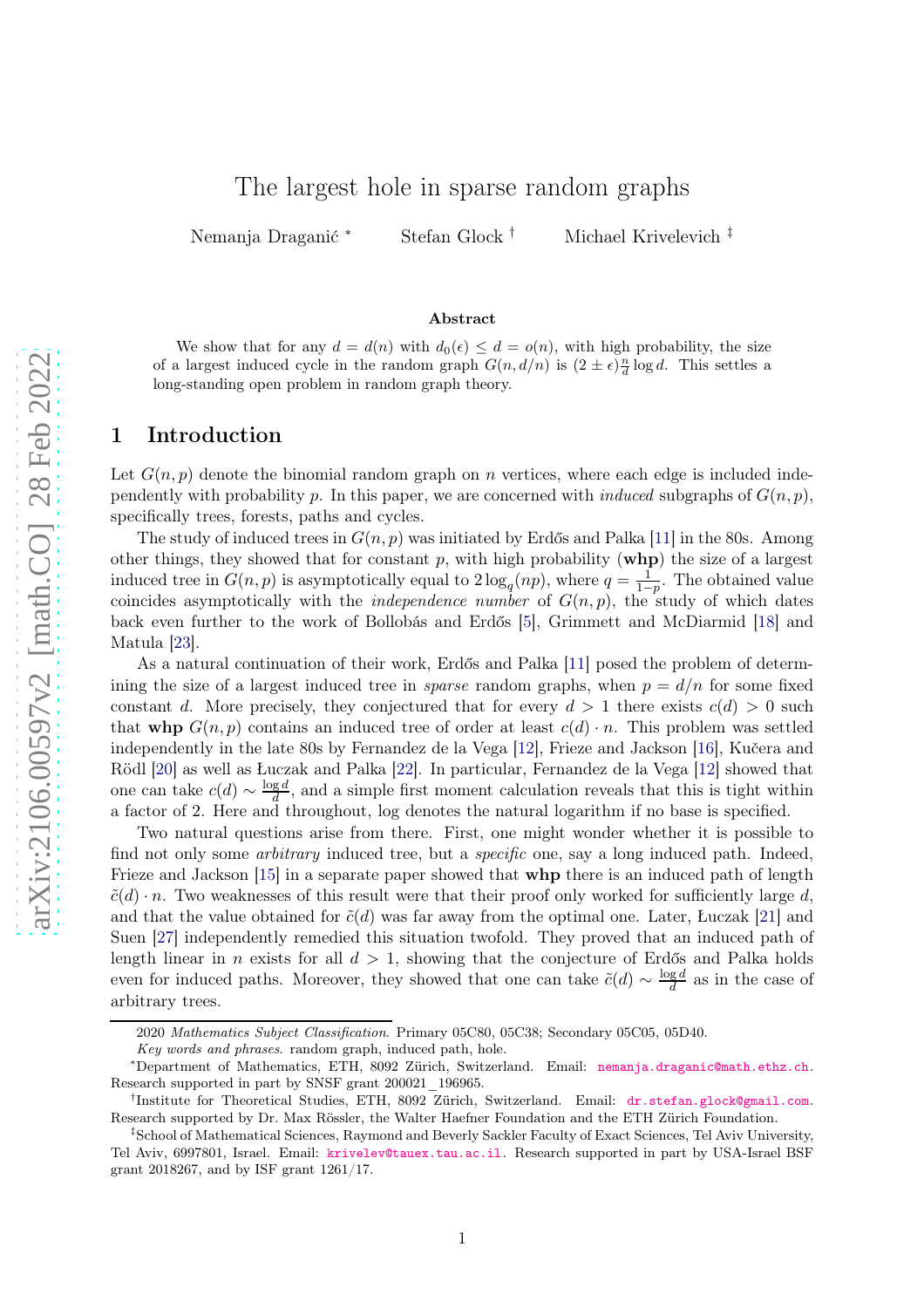A second obvious question is to determine the size of a largest induced tree (and path) more precisely. The aforementioned results were proved by analysing the behaviour of certain constructive algorithms which produce large induced trees and paths. The value  $\frac{\log d}{d}$  seems to constitute a natural barrier for such approaches. On the other hand, recall that in the dense case, the size of a largest induced tree coincides asymptotically with the independence number. In 1990, Frieze [\[14\]](#page-10-10) showed that the first moment bound  $\sim 2\frac{n}{d}$  $\frac{n}{d} \log d$  is tight for the independence number, also in the sparse case. His proof is based on the profound observation that the second moment method can be used even in situations where it apparently does not work, if one can combine it with a strong concentration inequality. Finally, in 1996, Fernandez de la Vega [\[13\]](#page-10-11) observed that the earlier achievements around induced trees can be combined with Frieze's breakthrough to prove that the size of a largest induced tree is indeed  $\sim 2\frac{n}{d}$  $\frac{n}{d} \log d$ . This complements the result of Erdős and Palka [\[11\]](#page-10-0) in the dense case. (When  $p = o_n(1)$ , we have  $2\log_q(np) \sim 2\frac{n}{d}$  $\frac{n}{d} \log d$ .)

Fernandez de la Vega [\[13\]](#page-10-11) also posed the natural problem of improving the Łuczak–Suen bound [\[21,](#page-10-8) [27\]](#page-10-9) for induced paths, for which his approach was "apparently helpless". Despite the widely held belief (see [\[7,](#page-10-12) [10\]](#page-10-13) for instance) that the upper bound  $\sim 2\frac{n}{d}$  $\frac{n}{d}$  log *d* obtained via the first moment method is tight, the implicit constant 1 has not been improved in the last 30 years.

#### <span id="page-1-2"></span>1.1 Long induced paths and cycles

Our main result is the following, which settles this problem and gives an asymptotically optimal result for the size of a largest induced path in  $G(n, p)$ .

<span id="page-1-1"></span>**Theorem 1.1.** For any  $\epsilon > 0$  there is  $d_0$  such that whp  $G(n, p)$  contains an induced path of *length at least*  $(2 - \epsilon) \frac{n}{d}$  $\frac{n}{d} \log d$  whenever  $d_0 \leq d = pn = o(n)$ .

For the sake of generality, we state our result for a wide range of functions  $d = d(n)$ . However, we remark that the most interesting case is when  $d$  is a sufficiently large constant. In fact, for dense graphs, when  $d \geq n^{1/2} \log^2 n$ , more precise results are already known (cf. [\[10,](#page-10-13) [25\]](#page-10-14)).

Some of the earlier results [\[10,](#page-10-13) [15,](#page-10-7) [21\]](#page-10-8) are phrased in terms of induced cycles (*holes*). This does not make the problem much harder (see Remark [4.2\)](#page-9-1). We also note that our proof is self-contained, except for well-known facts from probability and graph theory.

We now briefly outline our strategy. Roughly speaking, the idea is to find a long induced path in two steps. First, we find many disjoint paths of some chosen length  $L = L(d)$ , such that the subgraph consisting of their union is induced. To achieve this, we generalize a recent result of Cooley, Draganić, Kang and Sudakov [\[7\]](#page-10-12) who obtained large induced matchings. We will discuss this further in Section [1.2.](#page-2-0) Assuming now we can find such an induced linear forest  $F$ , the aim is to connect almost all of the small paths into one long induced path, using a few additional vertices.<sup>[1](#page-1-0)</sup> As a "reservoir" for these connecting vertices, we find (actually, even before finding  $F$ ) a large independent set I which is disjoint from F. To model the connecting step, we give each path in  $F$  a direction, and define an auxiliary digraph whose vertices are the paths, and two paths  $(P_1, P_2)$  form an edge if there exists a "connecting" vertex  $a \in I$  that has some edge to one of the last  $\epsilon L$  vertices of  $P_1$  and some edge to one of the first  $\epsilon L$  vertices of  $P_2$ , but no edge to the rest of F. Our goal is to find an almost spanning path in this auxiliary digraph. Observe that this will provide us with a path in  $G(n, p)$  of length roughly |F|. The intuition is that the auxiliary digraph behaves quite randomly, which gives us hope that, even though it is very sparse, we can find an almost spanning path.

Crucially, we do not perform this connecting step in the whole random graph. This is because ensuring that the new connecting vertices are only connected to two vertices of F is too costly, making the auxiliary digraph so sparse that it is impossible to find an almost spanning path. Instead, we use a sprinkling argument, meaning that we view  $G(n, p)$  as the union of two

<span id="page-1-0"></span><sup>&</sup>lt;sup>1</sup>Recall that a forest is called *linear* if its components are paths.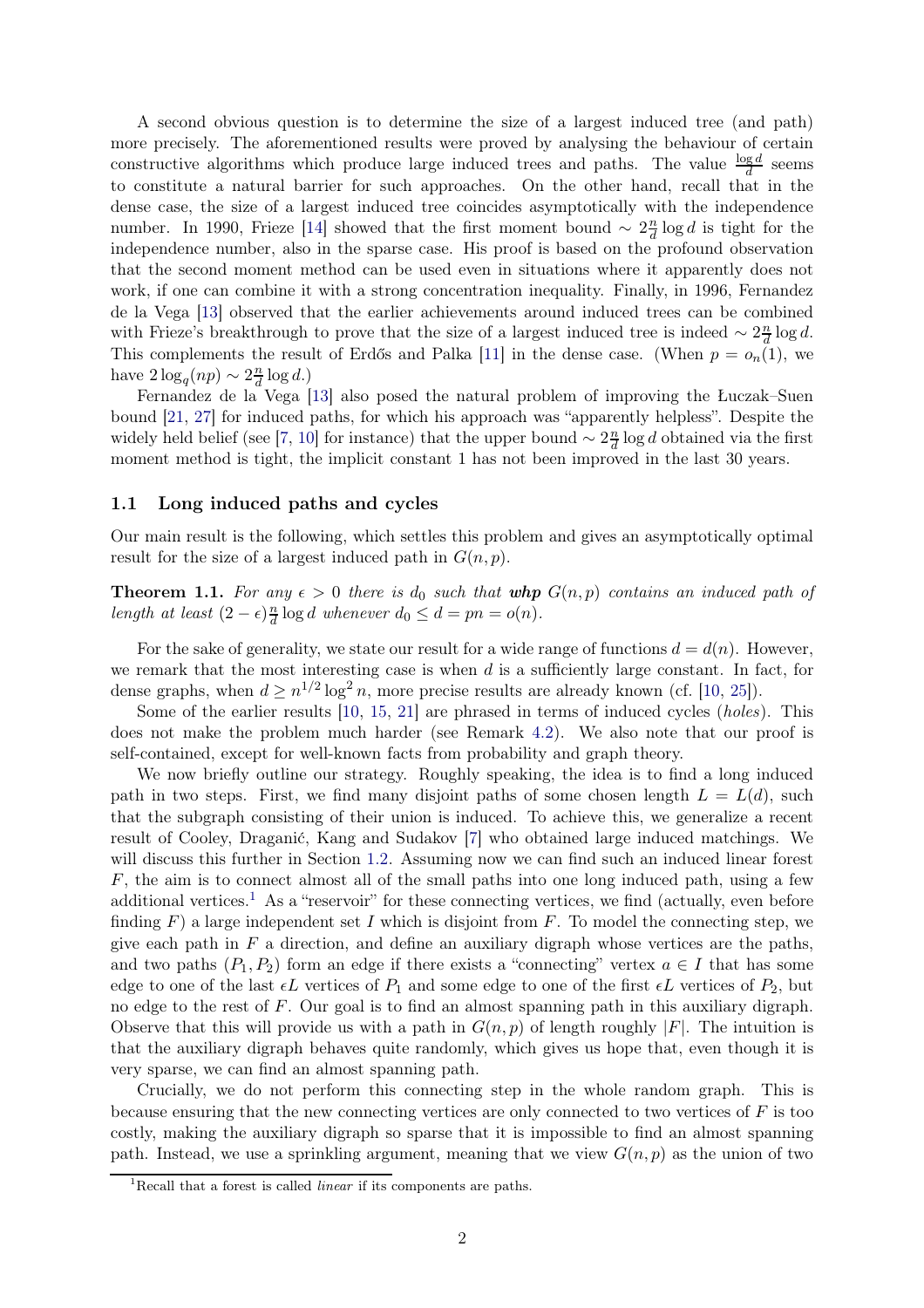independent random graphs  $G_1$  and  $G_2$ , where the edge probability of  $G_2$  is much smaller than p. We then reveal the random choices in several stages. When finding  $F$  and  $I$  as above, we make sure that there are no  $G_1$ -edges between F and I. Then, in the final connecting step, it remains to expose the  $G_2$ -edges between F and I, with the advantage that now the edge probability is much smaller, making it much more suitable for a desired "sparse" connection.

#### <span id="page-2-0"></span>1.2 Induced forests with small components

As outlined above, in the first step of our argument, we seek an induced linear forest whose components are reasonably long paths. For this, we generalize a recent result of Cooley, Draganić, Kang and Sudakov [\[7\]](#page-10-12). They proved that **whp**  $G(n, p)$  contains an induced matching with  $\sim 2 \log_q(np)$  vertices, which is asymptotically best possible. They also anticipated that using a similar approach one can probably obtain induced forests with larger, but bounded components. As a by-product, we confirm this. To state our result, we need the following definition. For a given graph T, a T*-matching* is a graph whose components are all isomorphic to T. Hence, a  $K_2$ -matching is simply a matching, and specifying the following statement for  $T = K_2$  implies the main result of [\[7\]](#page-10-12).

<span id="page-2-1"></span>**Theorem 1.2.** For any  $\epsilon > 0$  and any fixed tree T, there exists  $d_0 > 0$  such that whp the *order of the largest induced* T-matching in  $G(n, p)$  is  $(2 \pm \epsilon) \log_q(np)$ , where  $q = \frac{1}{1-p}$  $\frac{1}{1-p}$ *, whenever*  $\frac{d_0}{n} \le p \le 0.99.$ 

We use the same approach as in [\[7\]](#page-10-12), which goes back to the work of Frieze [\[14\]](#page-10-10) (see also [\[4,](#page-9-2) [26\]](#page-10-15)). The basic idea is as follows. Suppose we have a random variable  $X$  and want to show that  $whp$ ,  $X \geq b-t$ , where b is some "target" value and t a small error. For many natural variables, we know that X is "concentrated", say  $\mathbb{P}(|X - \mathbb{E}|X|) \ge t/2 < \rho$  for some small  $\rho$ . This is the case for instance when  $X$  is determined by many independent random choices, each of which has a small effect. However, it might be difficult to estimate  $\mathbb{E}[X]$  well enough. But if we know in addition that  $\mathbb{P}[X \geq b] \geq \rho$ , then we can combine both estimates to  $\mathbb{P}[X \geq b] > \mathbb{P}[X \geq \mathbb{E}[X] + t/2]$ , which clearly implies that  $b \leq \mathbb{E}[X] + t/2$ . Now applying the other side of the concentration inequality, we infer  $\mathbb{P}[X \leq b - t] \leq \mathbb{P}[X \leq \mathbb{E}[X] - t/2] < \rho$ , as desired.

In our case, say X is the maximum order of an induced T-matching in  $G(n, p)$ . Since adding or deleting edges at any one vertex can create or destroy at most one component, we know that X is  $|T|$ -Lipschitz and hence concentrated (see Section [3\)](#page-6-0). Using the above approach, it remains to complement this with a lower bound on the probability that  $X \geq b$ . Introduce a new random variable Y which is the *number* of induced T-matchings of order b (a multiple of  $|T|$ ). Then we have  $X > b$  if and only if  $Y > 0$ . The main technical work is to obtain a lower bound for the probability of the latter event using the second moment method. We note that by applying the second moment method to labelled copies (instead of unlabelled copies as in [\[7\]](#page-10-12)) we obtain a shorter proof even in the case of matchings (see Section [2\)](#page-3-0). More crucially, it turns out that one can even find induced forests where the component sizes can grow as a function of  $d$ , which we need in the proof of Theorem [1.1](#page-1-1) (specifically, we need  $L \gg \log d$ ). This is provided by the following auxiliary result. We note that the same holds for forests with arbitrary components of bounded degree, and one can also let the degree slowly grow with d, but we choose to keep the presentation simple.

<span id="page-2-2"></span>**Lemma 1.3.** For any  $\epsilon > 0$ , there exists  $d_0 > 0$  such that whp  $G(n, p)$  contains an induced linear *forest of order at least*  $(2 - \epsilon)p^{-1} \log(np)$  *and component paths of order*  $d^{1/2}/\log^4 d$ , whenever  $d_0 \leq d = np \leq n^{1/2} \log^2 n$ .

#### 1.3 Notation

We use standard graph theoretical notation. In particular, for a graph G and  $U \subset V(G)$ , we let |G| denote the order of G,  $e(G)$  the number of edges in G,  $\Delta(G)$  the maximum degree and  $G[U]$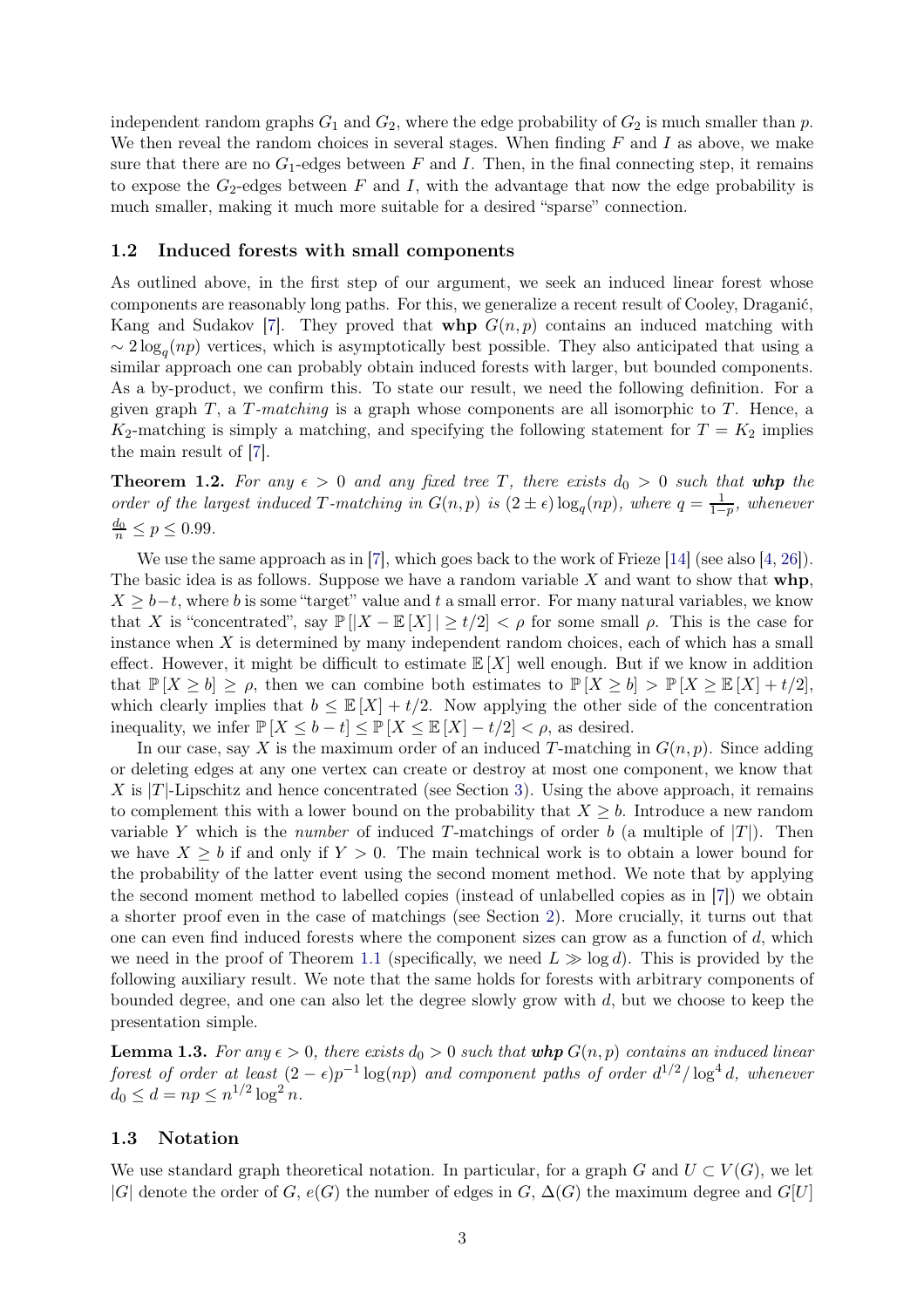the subgraph induced by U.

For functions  $f(n)$ ,  $g(n)$ , we write  $f \sim g$  if  $\lim_{n \to \infty} \frac{f(n)}{g(n)} = 1$ . We also use the standard Landau symbols  $o(\cdot), \Omega(\cdot), \Theta(\cdot), O(\cdot), \omega(\cdot)$ , where subscripts disclose the variable that tends to infinity if this is not clear from the context. We use  $\approx$  non-rigorously in informal discussions and ask the reader to interpret it correctly.

An event  $\mathcal{E}_n$  holds *with high probability* (whp) if  $\mathbb{P}[\mathcal{E}_n] = 1 - o_n(1)$ . Also,  $[n] = \{1, ..., n\}$ and  $(n)_k = n(n-1)\cdots(n-k+1)$ . As customary, we tacitly treat large numbers like integers whenever this has no effect on the argument.

### <span id="page-3-0"></span>2 Second moment

In this section, we use the second moment method to derive a lower bound on the probability that  $G(n, d/n)$  contains a given induced linear forest of size ~  $2\frac{n}{d}$  $\frac{n}{d} \log d$ . Here, it does not matter whether the components are small. More precisely, we prove that for fixed  $\epsilon > 0$  and  $d \geq d_0(\epsilon)$ , *any* bounded degree forest F on  $k \leq (2 - \epsilon) \frac{n}{d}$  $\frac{n}{d}$  log d vertices is an induced subgraph of  $G(n, d/n)$  with probability at least  $\exp(-O(\frac{n \log^2 d}{d^2}))$  $\frac{\log^2 d}{d^2}$ )). Moreover, when  $d = \omega(n^{1/2} \log n)$ , the obtained probability bound tends to 1. In particular, in this regime, the lemma readily implies the existence of an induced path of the asymptotically optimal length  $\sim 2\frac{n}{d}$  $\frac{n}{d} \log d$  whp.

<span id="page-3-1"></span>**Lemma 2.1.** For any  $\epsilon > 0$ , there exists  $d_0$  such that the following holds for all  $d_0 \leq d < n$ , *where*  $p = \frac{d}{n}$  $\frac{d}{n}$  and  $q = \frac{1}{1-}$  $\frac{1}{1-p}$ *. For any forest* F *on*  $k ≤ (2 - \epsilon) \log_q d$  *vertices with maximum degree*  $\Delta \leq d^{\epsilon/6}$ , the probability that  $G(n, p)$  contains an induced copy of F is at least

$$
\exp\left(-10^4\Delta^2\frac{n\log^2 d}{d^2} - 2d^{-\epsilon/7}\right).
$$

The proof of Lemma [2.1](#page-3-1) is based on the second moment method and will be given below. We start off with some basic preparations which will also motivate the main counting tool.

Fix a forest F of order k. Let Y be the random variable which counts the number of *labelled* induced copies of F in  $G(n, p)$ . More formally, let F be the set of all injections  $\sigma: V(F) \to [n]$ , and for  $\sigma \in \mathcal{F}$ , let  $F_{\sigma}$  be the graph with vertex set  $\{\sigma(x): x \in V(F)\}\$  and edge set  $\{\sigma(x)\sigma(y):$  $xy \in E(F)$ . Let  $A_{\sigma}$  be the event that  $F_{\sigma}$  is an induced subgraph of  $G(n, p)$ . Hence,

<span id="page-3-3"></span>
$$
\mathbb{P}[A_{\sigma}] = p^{e(F)}(1-p)^{{k \choose 2} - e(F)},
$$

and setting  $Y = \sum_{\sigma \in \mathcal{F}} \mathbb{1}(A_{\sigma}),$  we have

$$
\mathbb{E}\left[Y\right] = (n)_k p^{e(F)} (1-p)^{\binom{k}{2} - e(F)}.
$$
\n(2.1)

Ultimately, we want to obtain a lower bound for  $\mathbb{P}[Y > 0]$ . Fix some  $\sigma_0 \in \mathcal{F}$ . By symmetry, the second moment of  $Y$  can be written as

<span id="page-3-2"></span>
$$
\mathbb{E}\left[Y^2\right] = \mathbb{E}\left[Y\right] \sum_{\sigma \in \mathcal{F}} \mathbb{P}\left[A_{\sigma} \mid A_{\sigma_0}\right].
$$

Applying the Paley–Zygmund inequality, we thus have

$$
\mathbb{P}\left[Y > 0\right] \ge \frac{\mathbb{E}\left[Y\right]^2}{\mathbb{E}\left[Y^2\right]} = \frac{\mathbb{E}\left[Y\right]}{\sum_{\sigma \in \mathcal{F}} \mathbb{P}\left[A_{\sigma} \mid A_{\sigma_0}\right]}.\tag{2.2}
$$

The remaining difficulty is to control the terms  $\mathbb{P}[A_{\sigma} | A_{\sigma_0}]$ . We say that  $\sigma \in \mathcal{F}$  is *compatible* (with  $\sigma_0$ ) if  $\mathbb{P}[A_{\sigma} | A_{\sigma_0}] > 0$ . This means that, in the intersection  $V(F_{\sigma}) \cap V(F_{\sigma_0})$ , a pair uv which is an edge in  $F_{\sigma}$  cannot be a non-edge in  $F_{\sigma_0}$ , and vice versa, as otherwise  $F_{\sigma}$  and  $F_{\sigma_0}$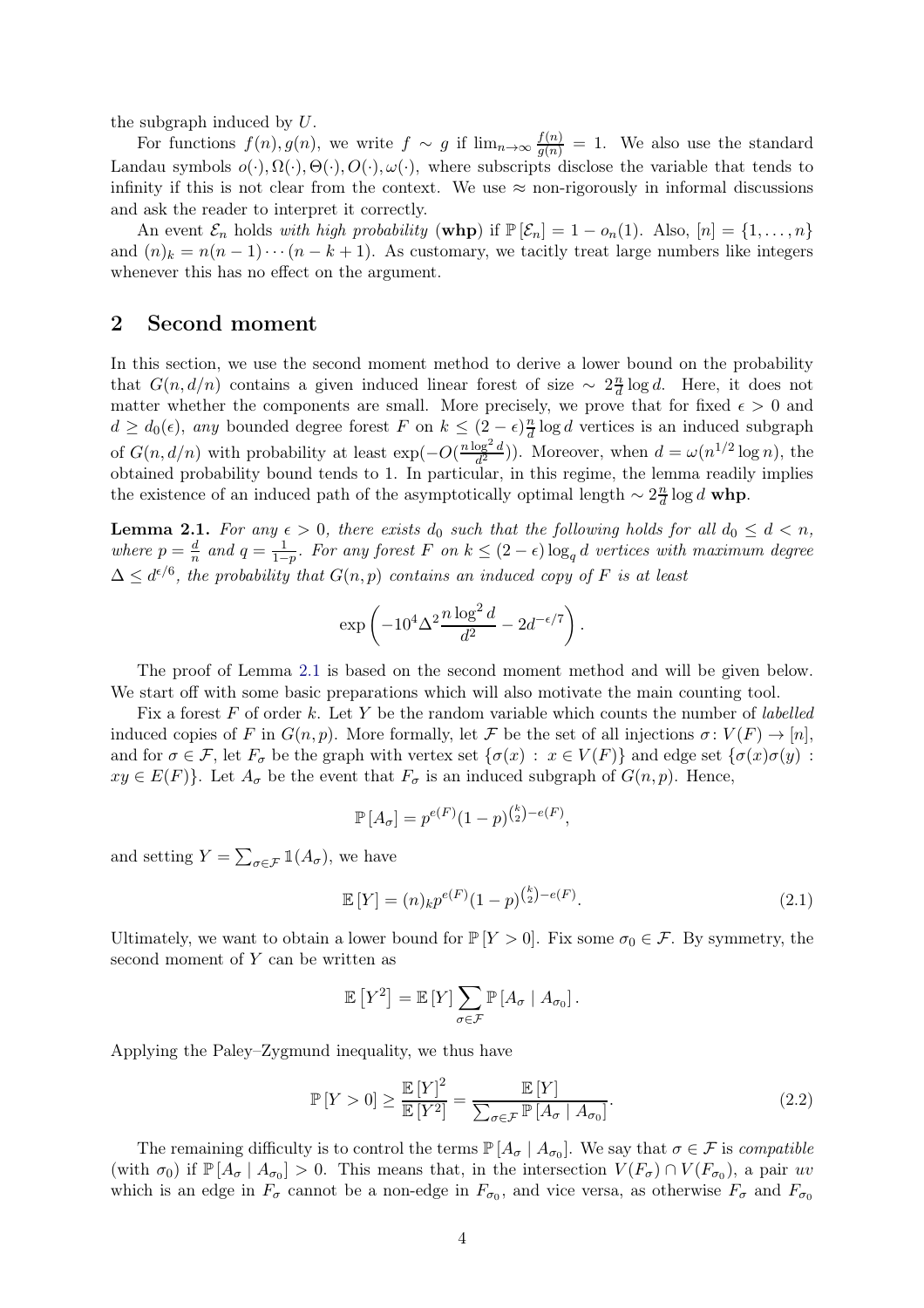could not be induced subgraphs of  $G(n, p)$  simultaneously. From now on, we can ignore all  $\sigma$ that are not compatible with  $\sigma_0$ .

If  $\sigma \in \mathcal{F}$  is compatible with  $\sigma_0$ , we denote by  $I_{\sigma} := F_{\sigma} \cap F_{\sigma_0}$  the graph on  $S = V(F_{\sigma}) \cap V(F_{\sigma_0})$ with edge set  $E(F_{\sigma}[S]) = E(F_{\sigma_0}[S])$ . This "intersection graph" assumes a crucial role in the analysis. Suppose that  $I_{\sigma}$  has s vertices and c components. Since  $I_{\sigma}$  is a forest, we have  $e(I_{\sigma}) = s - c$ . These are the edges of  $F_{\sigma}$  that we already know to be there when conditioning on  $A_{\sigma_0}$ , and for  $F_{\sigma}$ , we need  $e(F) - e(I_{\sigma})$  "new" edges. Moreover, there are  $\binom{k}{2}$  $\binom{k}{2} - \binom{s}{2}$  $e_2^s$ ) –  $e(F) + e(I_{\sigma})$ additional non-edges. Therefore,

<span id="page-4-1"></span>
$$
\mathbb{P}\left[A_{\sigma} \mid A_{\sigma_0}\right] = p^{e(F)-s+c} (1-p)^{\binom{k}{2}-\binom{s}{2}-e(F)+s-c}.\tag{2.3}
$$

Note here that when the number of components c is large, then the exponent of  $p$  is large and hence we have a stronger upper bound on  $\mathbb{P}[A_{\sigma} | A_{\sigma_0}]$ . On the other hand, if c is small, then  $\mathbb{P}[A_{\sigma} | A_{\sigma 0}]$  is larger, but this will be compensated by the fact that there are fewer such  $\sigma$ . In the following, we bound the number of compatible  $\sigma \in \mathcal{F}$  for which  $I_{\sigma}$  has s vertices and c components. We remark that this kind of analysis was also carried out in [\[9\]](#page-10-16) in the study of dense random graphs. We include the details for completeness, with an improved dependence on ∆. We make use of the following well-known counting result, see, e.g., [\[3,](#page-9-3) Lemma 2] for the proof.

<span id="page-4-0"></span>**Proposition 2.2.** For a graph H with  $\Delta(H) \leq \Delta$  and  $v \in V(H)$ , the number of (unlabelled) *trees in* H *of order s which contain* v *is at most*  $(e\Delta)^{s-1}$ *.* 

<span id="page-4-2"></span>**Proposition 2.3.** For all  $0 \leq c \leq s$ , the number of compatible  $\sigma \in \mathcal{F}$  for which  $I_{\sigma}$  has s vertices *and* c *components is at most*

$$
\binom{k}{c} k^c (6\Delta^2)^s (n-k)_{k-s}.
$$

**Proof.** Fix s and c. We can obviously assume that  $s \ge c \ge 1$ , as the only other non-void case is when  $s = c = 0$ , in which case the expression  $(n - k)_k$  is exactly correct. The first claim is that the number of subgraphs of  $F_{\sigma_0}$  with s vertices and c components is at most  $\binom{k}{c}$  $\binom{k}{c}(2e\Delta)^s$ . To see this, we first choose root vertices  $v_1, \ldots, v_c$  for the components, for which there are at most  $\binom{k}{c}$ <sup>k</sup><sub>c</sub>) choices. For  $i \in [c]$ , let  $T_i$  denote the component of  $I_{\sigma}$  which will contain  $v_i$ . Next, we fix the sizes of the components. Writing  $s_i = |T_i|$ , the number of possibilities is bounded by the number of positive integer solutions of  $s_1 + \cdots + s_c = s$ , which is  $\binom{s-1}{c-1}$  $\binom{s-1}{c-1} \leq 2^s$  by a well-known formula. Now, having fixed the sizes, we can apply Proposition [2.2](#page-4-0) for each  $i \in [c]$ , with  $F_{\sigma_0}, v_i$ playing the roles of  $H, v$ , to see that the number of choices for  $T_i$  is at most  $(e\Delta)^{s_i-1}$ , which combined amounts to  $(e\Delta)^{s-c}$ . This implies the claim, and immediately yields an upper bound on the number of possibilities for the intersection graph  $I_{\sigma}$ .

Now, fix a choice of  $I_{\sigma}$ . Since  $I_{\sigma}$  is a forest with c components, its vertices can be ordered such that every vertex, except for the first  $c$  vertices in the ordering (which we can set to be the root vertices of the components), has exactly one neighbour preceding it. In order to count the number of possibilities for  $\sigma$ , we proceed as follows. First, choose the preimages under  $\sigma$  for the first c vertices, for which there are at most  $(k)<sub>c</sub>$  choices. Now, we choose the preimages of the remaining vertices of  $I_{\sigma}$  one-by-one in increasing order. In each step, there are at most  $\Delta$ choices, since one neighbour of the current vertex has already chosen its preimage, and  $I_{\sigma}$  has to be an induced subgraph of  $F_{\sigma}$ . Hence, there are at most  $\Delta^{s-c}$  choices for the preimages of the remaining vertices of  $I_{\sigma}$ . Finally, we have used s vertices of F as preimages for the vertices in  $I_{\sigma}$ . The remaining  $k - s$  vertices of F must be mapped to  $[n] \setminus V(F_{\sigma_0})$ , so there are at most  $(n-k)_{k-s}$  possibilities.

With the preparations done, the proof of the lemma reduces to a chain of estimates.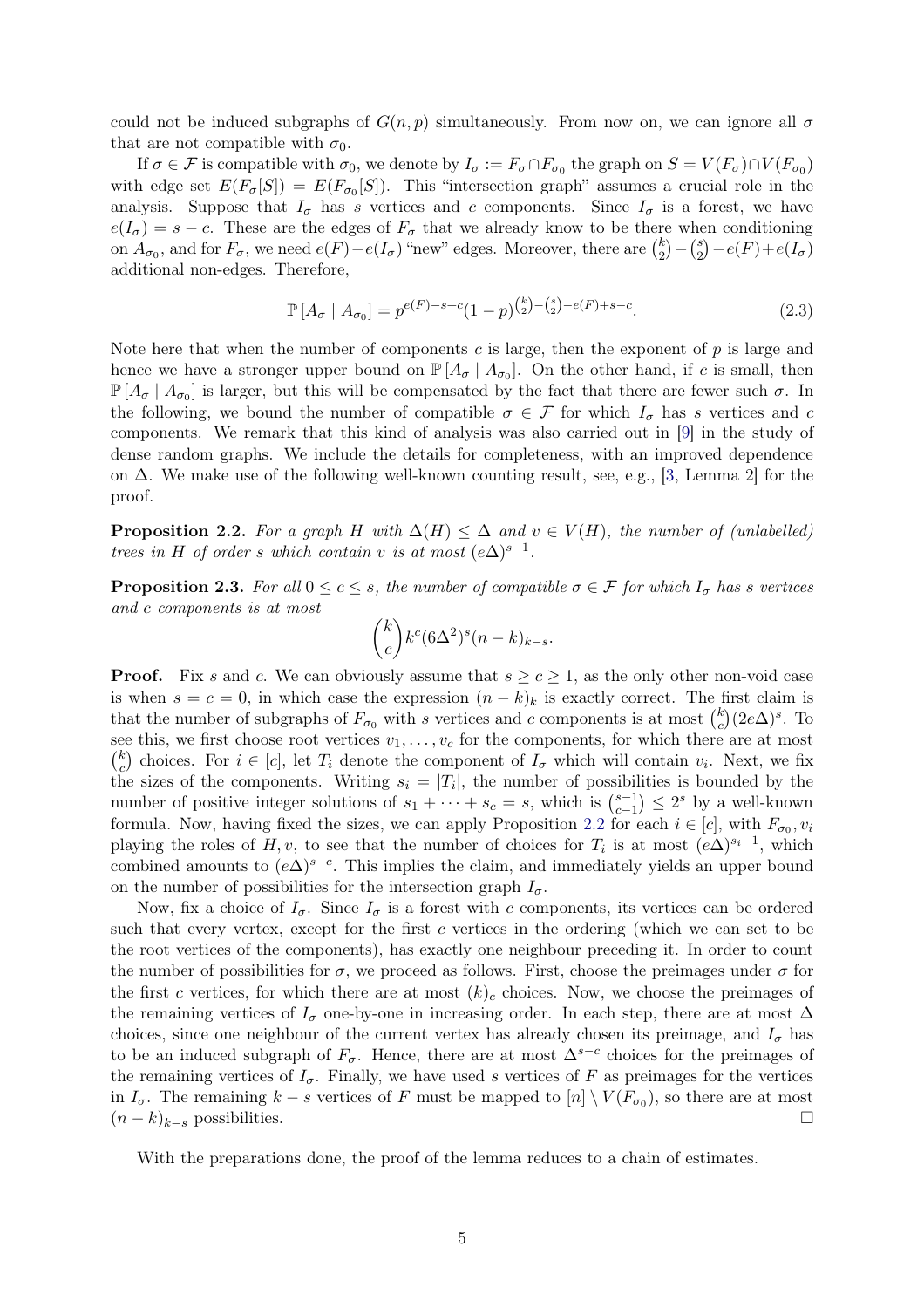**Proof of Lemma [2.1.](#page-3-1)** By  $(2.2)$ , it suffices to show that

$$
\frac{\sum_{\sigma \in \mathcal{F}} \mathbb{P}\left[A_{\sigma} \mid A_{\sigma_0}\right]}{\mathbb{E}\left[Y\right]} \le \exp\left(10^4 \Delta^2 \frac{n \log^2 d}{d^2} + 2d^{-\epsilon/7}\right).
$$

We split the sum over compatible  $\sigma \in \mathcal{F}$  according to the number of vertices and components of  $I_{\sigma}$ . Applying [\(2.1\)](#page-3-3), [\(2.3\)](#page-4-1) and Proposition [2.3,](#page-4-2) we obtain

$$
\frac{\sum_{\sigma \in \mathcal{F}} \mathbb{P}\left[A_{\sigma} \mid A_{\sigma_0}\right]}{\mathbb{E}\left[Y\right]} \leq \sum_{s=0}^{k} \sum_{c=0}^{s} \frac{\binom{k}{c} k^c (6\Delta^2)^s (n-k)_{k-s} p^{e(F)-s+c} (1-p)^{\binom{k}{2}-\binom{s}{2}-e(F)}}{(n)_{k} p^{e(F)} (1-p)^{\binom{k}{2}-e(F)}} = \sum_{s=0}^{k} \frac{(n-k)_{k-s}}{(n)_{k}} p^{-s} q^{\binom{s}{2}} (6\Delta^2)^s \sum_{c=0}^{s} \binom{k}{c} (kp)^c.
$$

In order to bound this expression, we make some observations. Note that we always have

<span id="page-5-0"></span>
$$
k \le 2\log_q(np) \le 2\frac{n}{d}\log d\tag{2.4}
$$

since  $\log q \ge p$ . Hence,  $kp \le 2 \log d$ . Moreover, we have  $\frac{(n-k)_{k-s}}{(n)_k} \le \frac{1}{(n)}$  $\frac{1}{(n)_s} \leq (4/n)^s$  since  $s \leq k \leq 3n/4$ , say, using [\(2.4\)](#page-5-0). Observe further that  $\binom{k}{c}$  $\binom{k}{c} \leq \binom{2k}{c}$  $\binom{2k}{c} \leq \binom{2k}{s}$  $\binom{2k}{s} \leq \frac{(2k)^s}{s!}$  $\frac{k}{s!}$ . Finally, c takes only  $s + 1 \leq 2^s$  values. Hence, the last sum displayed above is at most

$$
\sum_{s=0}^{k} (4/n)^s p^{-s} q^{s^2/2} (6\Delta^2)^s \frac{(16k \log d)^s}{s!} = \sum_{s=0}^{k} \frac{\left(\frac{384\Delta^2 k \log d}{d} q^{s/2}\right)^s}{s!}.
$$

We split the final sum into two terms. First, consider the range  $s \leq k/\log d$ . Then  $q^{s/2} \leq$  $q^{1/\log q} = e$ . Hence, recalling that  $e^x = \sum_{s \geq 0} \frac{x^s}{s!}$  $\frac{x^s}{s!}$ , we obtain the bound

$$
\sum_{s=0}^{\lfloor k/\log d\rfloor } \frac{\left( \frac{384 \Delta^2 k \log d}{d} q^{s/2} \right)^s}{s!} \leq \exp\left( \frac{384 e \Delta^2 k \log d}{d} \right) \leq \exp\left( \frac{10^4 \Delta^2 n \log^2 d}{d^2} \right).
$$

Finally, for  $s \ge k/\log d$ , we use  $s! \ge (s/e)^s$  to bound each summand as

$$
\frac{\left(\frac{384 \Delta^2 k \log d}{d} q^{s/2}\right)^s}{s!}\leq \left(\frac{384 e \Delta^2 k \log d}{ds} q^{s/2}\right)^s\leq \left(\frac{384 e \Delta^2 \log^2 d}{d} q^{s/2}\right)^s.
$$

Crucially, since  $s \leq k \leq (2 - \epsilon) \log_q d$ , we have  $q^{s/2} \leq q^{(1 - \epsilon/2) \log_q d} = d^{1 - \epsilon/2}$ . Now, for sufficiently large  $d \geq d_0$  the exponent base above is bounded by  $\frac{384e\Delta^2\log^2 d}{d^{\epsilon/2}}$  $\frac{\Delta^2 \log^2 d}{d^{\epsilon/2}} \leq d^{-\epsilon/7} < 1$ . Therefore the geometric series tells us that

$$
\sum_{s=\lceil k/\log d\rceil}^k \frac{\left(\frac{384\Delta^2 k \log d}{d} q^{s/2}\right)^s}{s!} \le \frac{1}{1-d^{-\epsilon/7}} - 1 \le 2d^{-\epsilon/7}.
$$

Altogether, we conclude that

$$
\frac{\sum_{\sigma \in \mathcal{F}} \mathbb{P}\left[A_{\sigma} \mid A_{\sigma_0}\right]}{\mathbb{E}\left[Y\right]} \le \exp\left(\frac{10^4 \Delta^2 n \log^2 d}{d^2}\right) + 2d^{-\epsilon/7} \le \exp\left(\frac{10^4 \Delta^2 n \log^2 d}{d^2} + 2d^{-\epsilon/7}\right),
$$

completing the proof.  $\Box$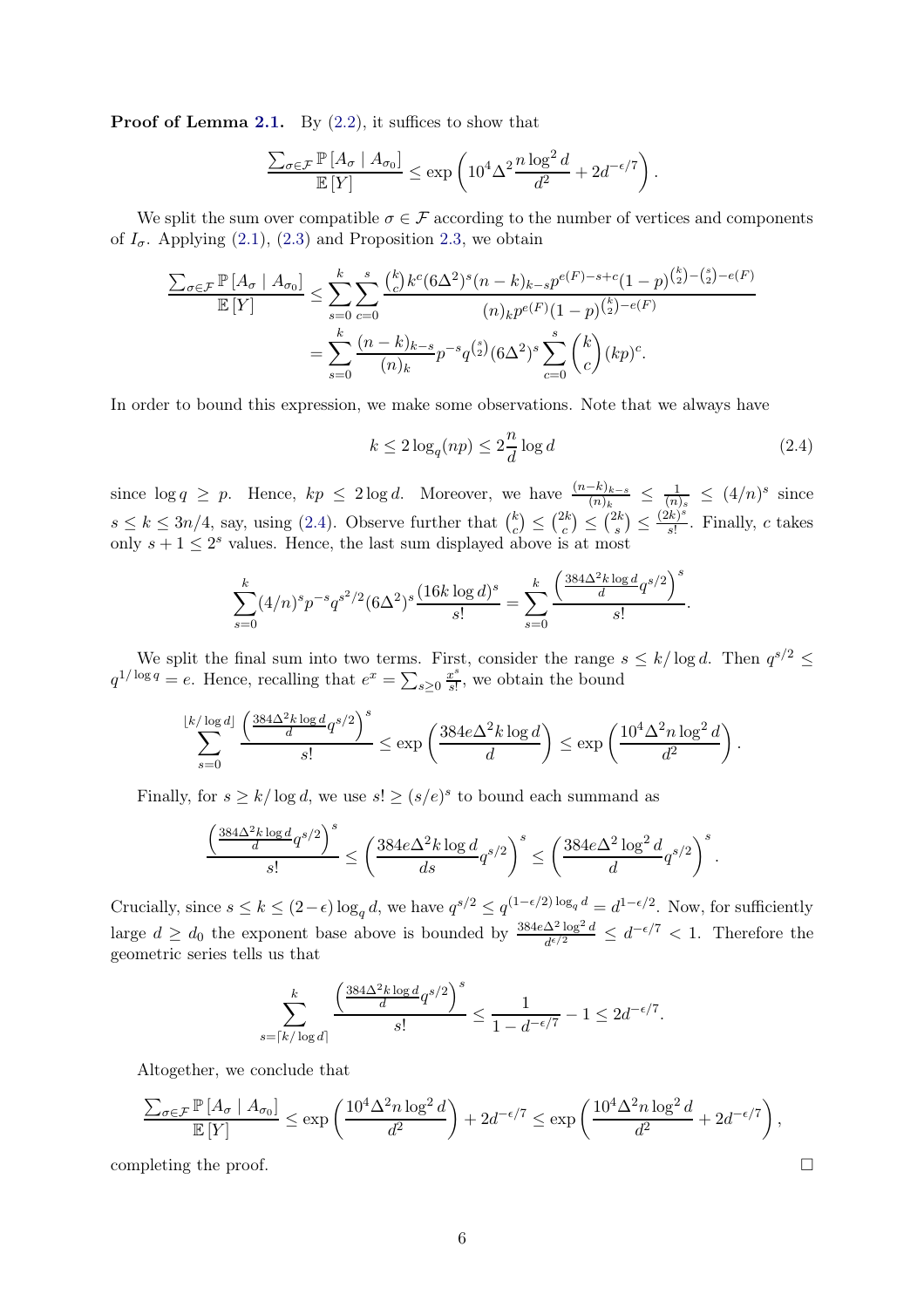### <span id="page-6-0"></span>3 Concentration

In this section, we deduce Theorem [1.2](#page-2-1) and Lemma [1.3](#page-2-2) from Lemma [2.1.](#page-3-1) We will use Talagrand's inequality. To state it, we need the following definitions. Given a product probability space  $\Omega = \prod_{i=1}^n \Omega_i$  (endowed with the product measure) and a random variable  $X: \Omega \to \mathbb{R}$ , we say that  $X$  is

- L-Lipschitz (for some  $L > 0$ ) if for any  $\omega, \omega' \in \Omega$  which differ only in one coordinate, we have  $|X(\omega) - X(\omega')| \leq L$ ;
- f-certifiable (for a function  $f: \mathbb{N} \to \mathbb{N}$ ) if for every s and  $\omega \in \Omega$  such that  $X(\omega) \geq s$ , there exists a set  $I \subset [n]$  of size  $\leq f(s)$  such that  $X(\omega') \geq s$  for every  $\omega'$  that agrees with  $\omega$  on the coordinates indexed by I.

Theorem 3.1 (Talagrand's inequality, see [\[1\]](#page-9-4)). *Suppose that* X *is* L*-Lipschitz and* f*-certifiable. Then, for all*  $b, t \geq 0$ *,* 

$$
\mathbb{P}\left[X \leq b - tL\sqrt{f(b)}\right] \mathbb{P}\left[X \geq b\right] \leq \exp\left(-t^2/4\right).
$$

Our probability space is of course  $G(n, p)$ . Although this comes naturally as a product of  $\binom{n}{2}$  $n_2$ ) elementary probability spaces  $\Omega_{ij}$ , one for each potential edge ij, it can be more effective, depending on the problem, to consider a description that is vertex-oriented, where the edges incident to a vertex are combined into one probability space ("vertex exposure"). Concretely, for  $i \in [n-1]$ , let  $\Omega_i = \prod_{j>i} \Omega_{ij}$  represent all edges from vertex i to vertices  $j > i$ . Then  $G(n,p) = \prod_{i=1}^{n-1} \Omega_i$ . Note here that the vertices are ordered to describe the product space in a way that every edge appears exactly once. Apart from that, this ordering plays no role.

**Proof of Theorem [1.2.](#page-2-1)** Fix  $\epsilon > 0$ , a tree T, and assume  $d_0$  is sufficiently large. Let  $L = |V(T)|$ and  $d = np$ . We first show the upper bound, by arguing that **whp** every set of size at least  $t = (2 + \epsilon) \log_q(np)$  spans at least t edges, which prevents us from finding any induced forest of order  $t$ . Indeed, the probability that a fixed  $t$ -set spans at most  $t$  edges is at most

$$
(t+1)\binom{\binom{t}{2}}{t}p^{t}(1-p)^{\binom{t}{2}-t},
$$

as the number of edges in such a set follows a binomial distribution Bin  $(\binom{t}{2}, p)$ , with the mean being larger than t (where we used that  $p \leq 0.99$ ). Hence we have that the expected number of  $t$ -sets which span at most  $t$  edges is at most

$$
(t+1)\binom{n}{t}\binom{\binom{t}{2}}{t}p^t(1-p)^{\binom{t}{2}-t} \le (t+1)\left(\frac{en}{t}\right)^t \left(\frac{e\binom{t}{2}}{t}\right)^t \left(\frac{d}{n}\right)^t d^{-(1+\epsilon/3)t}
$$

$$
< (t+1)(e^2/2)^t d^{-\epsilon t/3} = o(1),
$$

where we used standard estimates and the fact that  $(1-p)^t = q^{-t} = d^{-(2+\epsilon)}$ .

We now turn to the lower bound. Let  $X$  be the maximum order of an induced  $T$ -matching in  $G(n, p)$ . Our goal is to show that  $X \ge (2 - \epsilon) \log_q d$  whp. Set  $b = (2 - \epsilon/2) \log_q d$ .

First, by Lemma [2.1,](#page-3-1) we have

$$
\mathbb{P}\left[X \ge b\right] \ge \exp\left(-10^4 L^2 \frac{n \log^2 d}{d^2} - 2d^{-\Omega(\epsilon)}\right).
$$

This means that in the case  $d \geq n^{1/2} \log^2 n$ , we are already done. Assume now that  $d \leq$  $n^{1/2} \log^2 n$ . Then the above bound simplifies to

<span id="page-6-1"></span>
$$
\mathbb{P}\left[X \ge b\right] \ge \exp\left(-\frac{n\log^3 d}{d^2}\right). \tag{3.1}
$$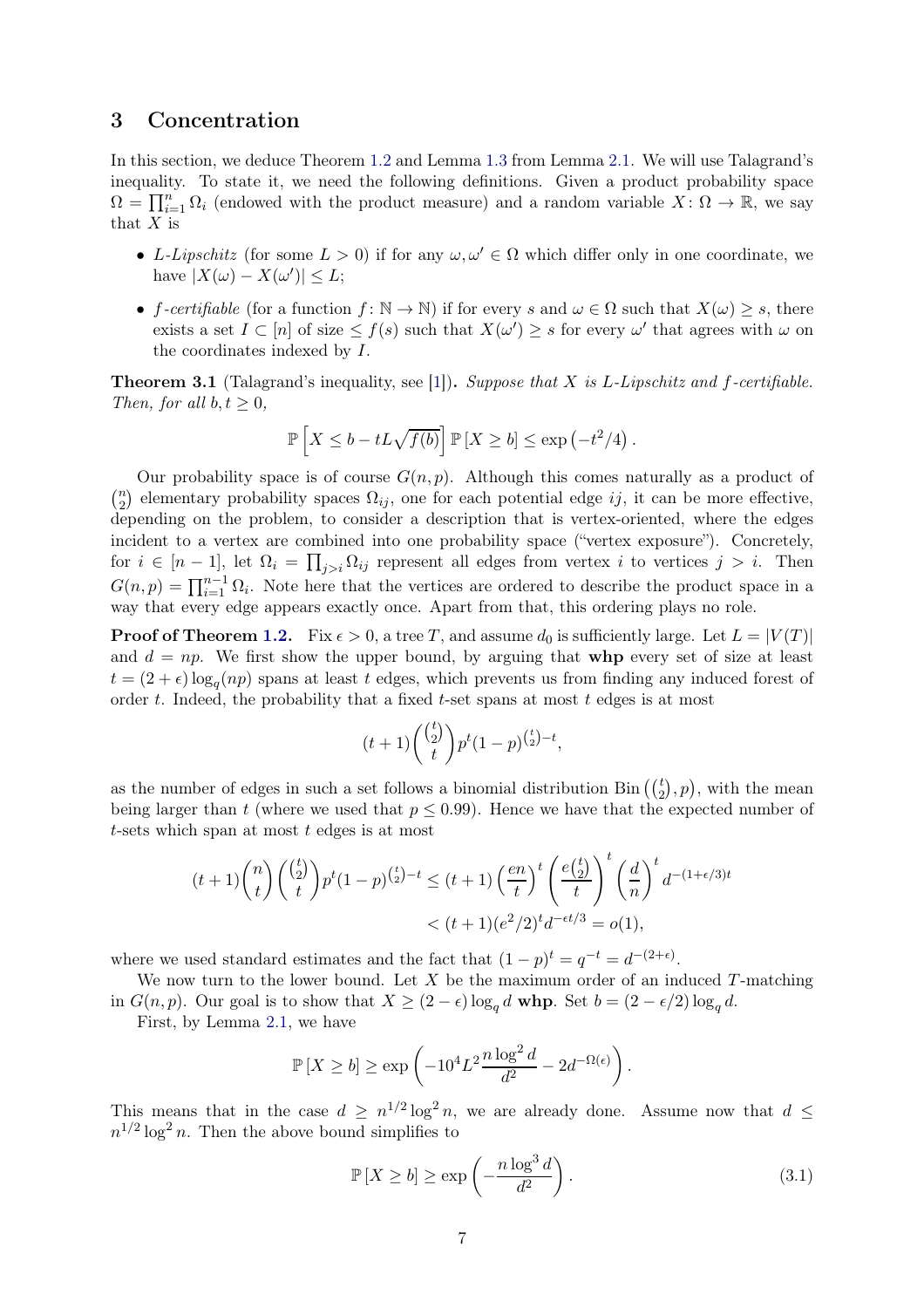Recall also that in the regime  $d = o(n)$  we have  $\log_q d \sim \frac{n}{d} \log d$ .

It is easy to check that X is L-Lipschitz and f-certifiable, where  $f(s) = s + L$ . Indeed, adding or deleting edges arbitrarily at one vertex can change the value of  $X$  by at most  $L$ , hence X is L-Lipschitz. Moreover, if  $X \geq s$ , this means there is a set  $I \subset [n]$  of size  $s \leq |I| < s + L$ which induces a  $T$ -matching. If we leave the coordinates indexed by  $I$  unchanged, this means in particular that I still induces a T-matching, hence we still have  $X \geq s$ .

Hence, Talagrand's inequality applied with  $t = \frac{\sqrt{n} \log^3 d}{d}$  $rac{\log^2 a}{d}$  yields

$$
\mathbb{P}\left[X \leq b - tL\sqrt{b+L}\right] \mathbb{P}\left[X \geq b\right] \leq \exp\left(-\frac{n\log^6 d}{4d^2}\right).
$$

Together with [\(3.1\)](#page-6-1) and since

<span id="page-7-0"></span>
$$
tL\sqrt{b+L} \le \frac{\sqrt{n}\log^3 d}{d}L\sqrt{2\frac{n}{d}\log d} \le \frac{n}{d},\tag{3.2}
$$

we infer that the probability of  $X \leq b - \frac{n}{d}$  $\frac{n}{d}$  is at most  $\exp\left(-\frac{1}{2}\right)$  $n \log^6 d$  $\frac{\log^6 d}{5d^2}$  =  $o_n(1)$ . This completes the proof since  $b - \frac{n}{d} \ge (2 - \epsilon) \log_q d$ .

In the above proof, we had some room to spare in  $(3.2)$ . We will now exploit this to allow the component sizes to grow with  $d$ . The proof is almost verbatim the same, so we only point out the differences.

**Proof of Lemma [1.3.](#page-2-2)** Note that we are only interested in the case  $d \leq n^{1/2} \log^2 n$  and when T is a path of order L. Since  $\Delta(T) \leq 2$ , Lemma [2.1](#page-3-1) still provides the lower bound in [\(3.1\)](#page-6-1). All we have to ensure now is that [\(3.2\)](#page-7-0) still holds, and this is easily seen to be the case as long as  $L \leq d^{1/2} / \log^4$ d.

### 4 Connecting

In this section, we use Lemma [1.3](#page-2-2) to prove Theorem [1.1](#page-1-1) as outlined in Section [1.1.](#page-1-2) Recall that we intend to define an auxiliary digraph on the components of a linear forest, where an edge corresponds to a suitable connection between two paths. Our goal is to find an almost spanning path in this random digraph. The tool which enables us to achieve this, Lemma [4.1](#page-7-1) below, is based on the well-known graph exploration process *depth-first-search* (DFS). The usefulness of DFS to find long paths in random graphs was demonstrated by Krivelevich and Sudakov [\[19\]](#page-10-17) in a paper where they give rather short and simple proofs of classical results in random graph theory. In our proof, we use the following straightforward consequence of DFS.

<span id="page-7-1"></span>Lemma 4.1 ([\[2,](#page-9-5) Lemma 4.4]). *Let* D *be a digraph on* N *vertices and suppose that for any two disjoint sets*  $S, T \subset V(D)$  *of size* k*, there exists an edge directed from* S to T. Then D *contains a path of length*  $N - 2k + 1$ .

**Proof of Theorem [1.1.](#page-1-1)** Fix  $\epsilon > 0$  and assume that  $d \geq d_0$  is sufficiently large. We will assume that  $d = o(n^{1/2} \log^2 n)$ . For the case  $d = \omega(n^{1/2} \log n)$ , Lemma [2.1](#page-3-1) implies that whp there exists an induced path of length  $(2 - \epsilon) \frac{n}{d}$  $\frac{n}{d} \log d$ .

We expose the random graph in several stages, and will after each step fix an outcome that holds with high probability. First, we consider  $G \sim G(n, p)$  as the union of two independent random graphs  $G_1$  and  $G_2$ , where  $G_2 \sim G(n, p_2)$  with  $p_2 = \frac{d}{n \log n}$  $\frac{d}{n \log d}$ , and  $G_1 \sim G(n, p_1)$  with  $p_1$ such that  $1 - p = (1 - p_1)(1 - p_2)$ . (Hence,  $G_1 \cup G_2$  has the same distribution as  $G$ .) Note that clearly  $p_1 \leq p = d/n$ .

Fix a subset  $V_0 \subset [n]$  of size  $\frac{n}{2d}$ . Now, in the first exposure round, we reveal all random edges from  $G = G_1 \cup G_2$  inside  $V_0$ . The expected number of edges is at most  $\frac{n}{8d}$ , and using a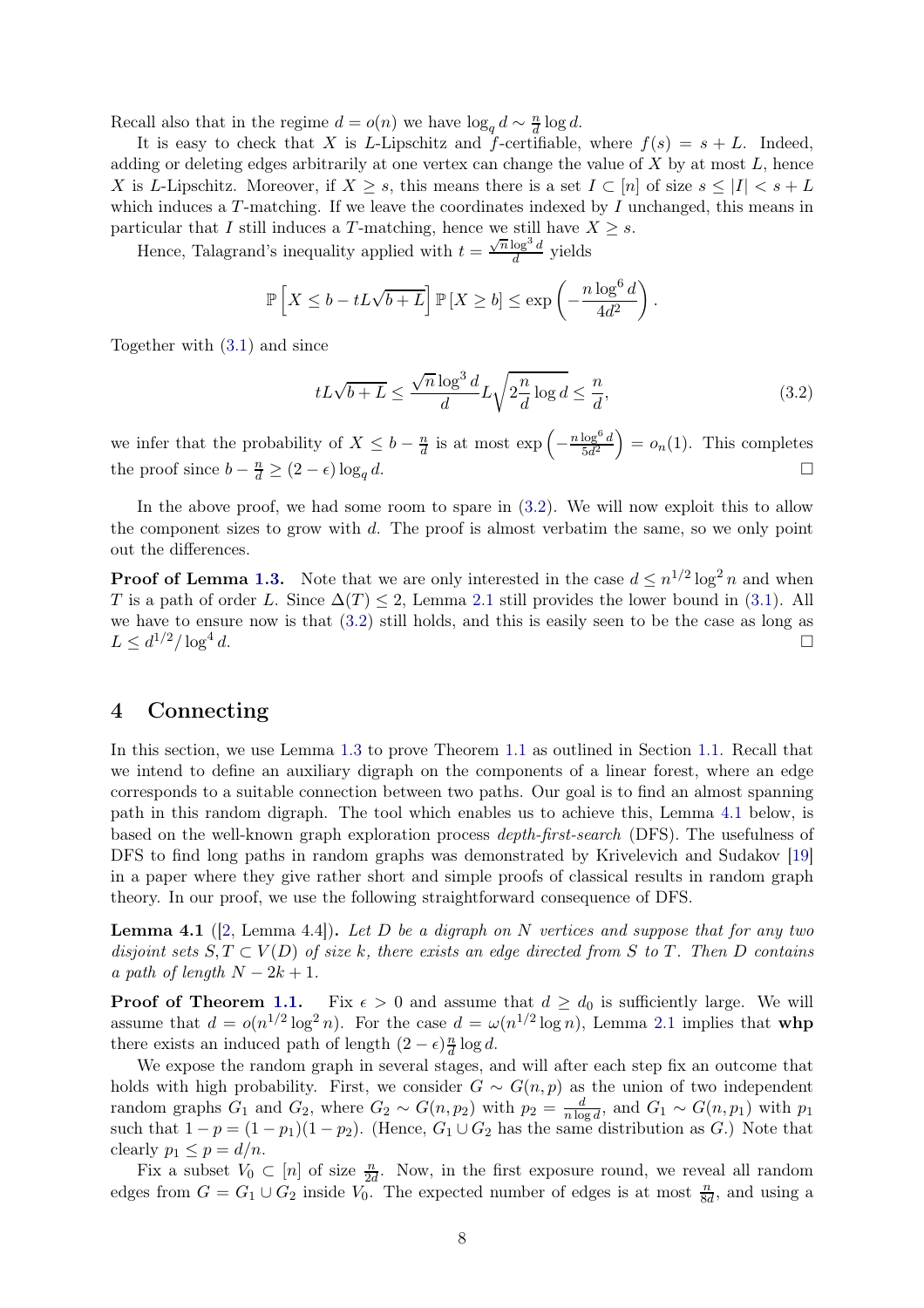standard Chernoff bound, it is easily seen that  $whp$ , the number of edges inside  $V_0$  is at most n  $\frac{n}{6d}$ , say. From now on, fix such an outcome. By deleting a vertex from each edge, we can find an independent set  $I \subset V_0$  in  $G[V_0]$  of size  $\frac{n}{3d}$ .

In the second round, we expose all edges with one vertex in I and the other in  $[n] \setminus V_0$ , but only those which belong to  $G_1$ . The expected number of such edges is at most  $n/3$ . Again using a Chernoff bound, the number of  $G_1$ -edges leaving I is at most  $2n/5$  whp. From now on, fix such an outcome. Let  $V_1 = [n] \setminus (I \cup N_{G_1}(I))$ . Since  $|N_{G_1}(I)| + |I| \leq n/2$ , we have  $|V_1| \geq n/2$ .

In the third step, we reveal the random edges of  $G = G_1 \cup G_2$  inside  $V_1$ . Now we apply Lemma [1.3](#page-2-2) to  $G[V_1]$ ; we get that **whp** there exists an induced forest F of order

$$
(2 - \epsilon) p^{-1} \log (np/2) \ge (2 - 2\epsilon) \frac{n}{d} \log d
$$

whose components are paths of order  $L = \Theta \left( \frac{\sqrt{d}}{\log^4 d} \right)$ ). Again, we fix such  $F$ . Note that  $F$  is induced in  $G = G_1 \cup G_2$  and that I is independent in  $G = G_1 \cup G_2$ . Moreover, by definition of  $V_1$ , we know that there are no edges in  $G_1$  between F and I.

In the fourth and final step, we reveal all the remaining random edges, which in particular includes the  $G_2$ -edges between F and I. Our goal is to use some vertices from I to connect most of the paths of  $F$  into one long induced path. To achieve this, we define the following auxiliary digraph D. Give each of the component paths P of F an arbitrary direction, and let  $P^-$  denote the initial  $\epsilon L$  vertices and  $P^+$  the last  $\epsilon L$  vertices on P. Now, the vertex set of D is simply the set of components of F. For two paths  $P_1, P_2$ , we include  $(P_1, P_2)$  as an edge in D if there exists a vertex  $a \in I$  such that a has exactly one edge (of  $G_2$ ) to both  $P_1^+$  and  $P_2^-$ , but no other edge (of  $G_2$ ) to any vertex of F. Note that D is a random digraph. Our claim is that, with high probability, it contains an almost spanning path. Let  $N = |V(D)| = \Theta\left(\frac{n}{dL}\log d\right)$ . Consider any two disjoint sets  $S, T \subset V(D)$  of size  $\epsilon N$ . For each  $a \in I$  and all  $P_1 \in S, P_2 \in T$ , the probability that a is a suitable connection from  $P_1$  to  $P_2$  is the sum of probabilities over the  $(\epsilon L)^2$  possible pairs to form a suitable connection (since those events are disjoint) and equals to

$$
(\epsilon L p_2)^2 (1 - p_2)^{|F| - 2} \ge (\epsilon L p_2)^2 e^{-2p_2 |F|} = \Theta \left( \epsilon^2 L^2 p_2^2 \right)
$$

since  $p_2|F| = \Theta(1)$  by our choice of  $p_2$ . Moreover, for distinct pairs  $(P_1, P_2)$  and fixed a, these events are disjoint. Hence, the probability of  $a$  giving some good connection from  $S$  to  $T$  is  $\Theta(\epsilon^4 N^2 L^2 p_2^2) = \Theta(\epsilon^4)$ . Finally, for distinct a, these events are determined by disjoint sets of edges, and hence independent, so the probability that there is no edge from  $S$  to  $T$  in  $D$  is at most

$$
(1 - \Theta(\epsilon^4))^{|I|} \le \exp(-\Omega(\epsilon^4 n/d)).
$$

The total number of choices for S and T is at most  $4^N = \exp(\Theta(\frac{n}{dL} \log d))$ . Thus, since we have that  $L \gg \log d/\epsilon^4$ , a union bound yields that **whp**, we can apply Lemma [4.1](#page-7-1) to get a path  $P_1P_2...P_t$  in D of length  $(1-2\epsilon)N$ . This translates to an induced path of G as follows: for each  $i \in [t-1]$ , since  $P_i P_{i+1} \in E(D)$ , there exists a vertex  $a_i \in I$  which has exactly one edge (of  $G_2$ ) to both  $P_i^+$  and  $P_{i+1}^-$ , but no other edge (of  $G_2$ ) to any vertex of F. Clearly, the  $a_i$ 's are distinct, hence we obtain a path in G in the obvious way (start with  $P_1$ , then from the appropriate vertex in  $P_1^+$ , go via  $a_1$  to  $P_2^-$ , follow  $P_2$ , and then go from  $P_2^+$  via  $a_2$  to  $P_3^-$ , etc.). As remarked earlier, there are no  $G_1$ -edges between F and I, hence by the definition of  $E(D)$ , the path will be induced. Finally, from each  $P_i$ , we only lose at most  $2\not\in L$  vertices, hence the length of the path will be at least

$$
(L - 2\epsilon L)(1 - 2\epsilon)N = (1 - 2\epsilon)^2 |F| \ge (2 - O(\epsilon)) \frac{n}{d} \log d,
$$

completing the proof.  $\Box$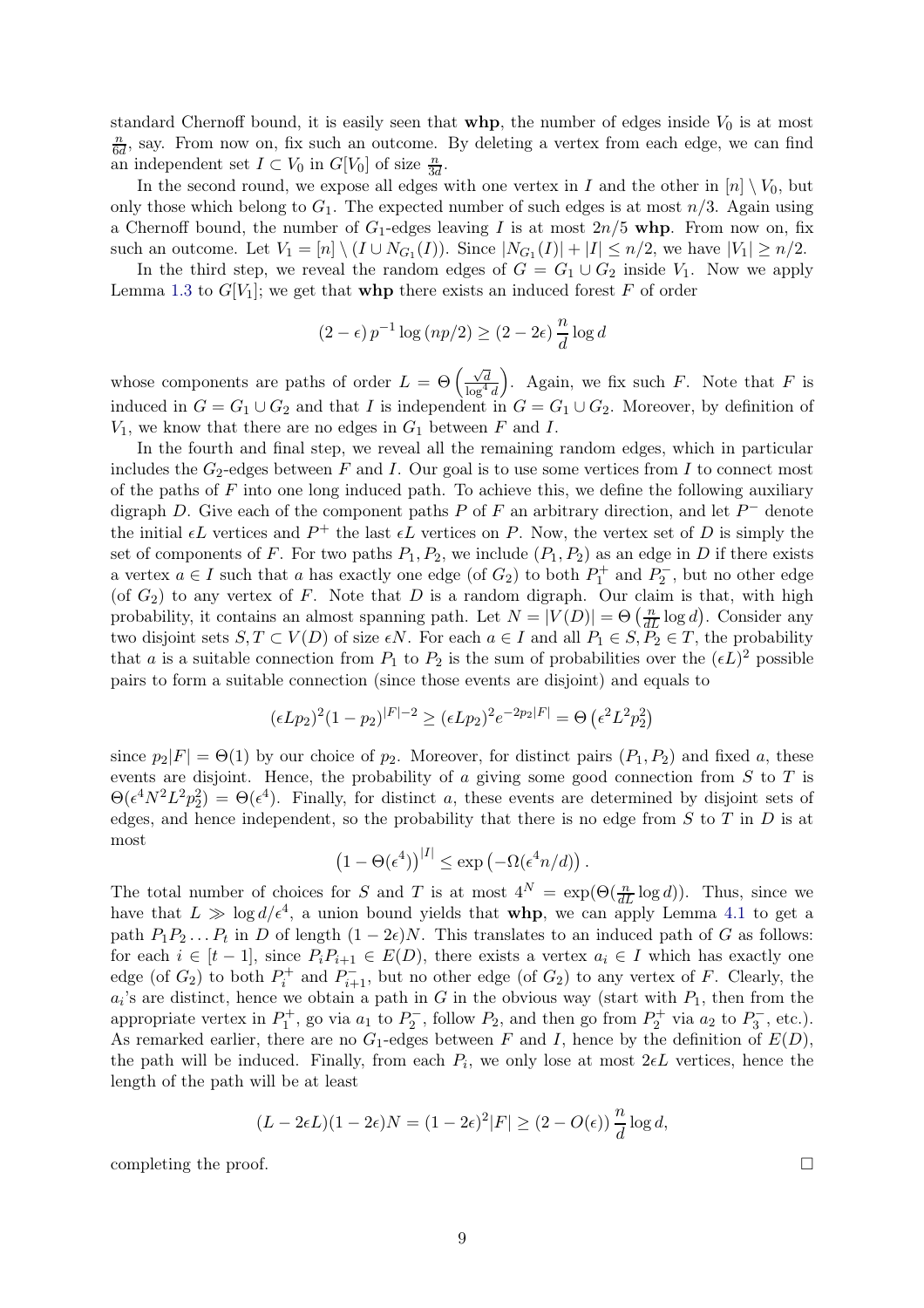<span id="page-9-1"></span>Remark 4.2. The condition in Lemma [4.1](#page-7-1) actually also implies the existence of a cycle of length at least  $N-4k+4$  (since there is an edge from the last k vertices on the obtained path to the first k vertices). Using this, in the above proof, we can connect the paths of  $F$  into an induced cycle of length  $(2 - O(\epsilon))\frac{n}{d} \log d$ .

# 5 Concluding remarks

- Our proof is not constructive, since the first part of the argument uses the second moment method. The previously best bound  $\sim \frac{n}{d}$  $\frac{n}{d}$  log d due to Łuczak [\[21\]](#page-10-8) and Suen [\[27\]](#page-10-9) was obtained via certain natural algorithms. It seems that this could be a barrier for such approaches. A (rather unsophisticated) heuristic giving evidence is that when we have grown an induced tree of this size, and assume the edges outside are still random, then the expected number of vertices which could be attached to a given vertex of the tree is less than one for  $|V(T)| \geq (1 + \epsilon)^{\frac{n \log d}{d}}$  $\frac{\log a}{d}$ . Moreover, such an "algorithmic gap" has been discovered for many other natural problems. In particular, despite decades of research, no polynomial-time algorithm is known which finds an independent set of size  $(1 + \epsilon) \frac{n}{d}$  $\frac{n}{d} \log d$ for any fixed  $\epsilon > 0$ , and evidence has emerged that in fact such an algorithm might not exist (see e.g. [\[6,](#page-9-6) [17,](#page-10-18) [24\]](#page-10-19)).
- In [\[7\]](#page-10-12) it is conjectured that one should not only be able to find an induced path of size  $\sim 2\frac{n}{d}$  $\frac{n}{d}$  log d, but an induced copy of any given bounded degree tree of this order. For dense graphs, when  $d = \omega(n^{1/2} \log n)$ , this follows from the second moment method (see [\[9\]](#page-10-16)). In fact, Lemma [2.1](#page-3-1) shows that the maximum degree can even be a small polynomial. On the other hand, the sparse case seems to be more difficult, mainly because the vanilla second moment method does not work. However, Dani and Moore [\[8\]](#page-10-20) demonstrated that one can actually make the second moment method work, at least for independent sets, by considering a *weighted* version. This even gives a more precise result than the classical one due to Frieze [\[14\]](#page-10-10). It would be interesting to find out whether this method can be adapted to induced trees.

# Acknowledgement

The first two authors are grateful to Benny Sudakov for very useful discussions.

### <span id="page-9-4"></span>References

- [1] N. Alon and J. H. Spencer, The probabilistic method, 4th ed., Wiley-Intersci. Ser. Discrete Math. Optim., Wiley, 2016.
- <span id="page-9-5"></span>[2] I. Ben-Eliezer, M. Krivelevich, and B. Sudakov, *The size Ramsey number of a directed path*, J. Combin. Theory Ser. B 102 (2012), 743–755.
- <span id="page-9-3"></span>[3] A. Beveridge, A. Frieze, and C. McDiarmid, *Random minimum length spanning trees in regular graphs*, Combinatorica 18 (1998), 311–333.
- <span id="page-9-2"></span><span id="page-9-0"></span>[4] B. Bollobás, *The chromatic number of random graphs*, Combinatorica 8 (1988), 49–55.
- [5] B. Bollobás and P. Erdős, *Cliques in random graphs*, Math. Proc. Cambridge Philos. Soc. 80 (1976), 419–427.
- <span id="page-9-6"></span>[6] A. Coja-Oghlan and C. Efthymiou, *On independent sets in random graphs*, Random Structures Algorithms 47 (2015), 436–486.